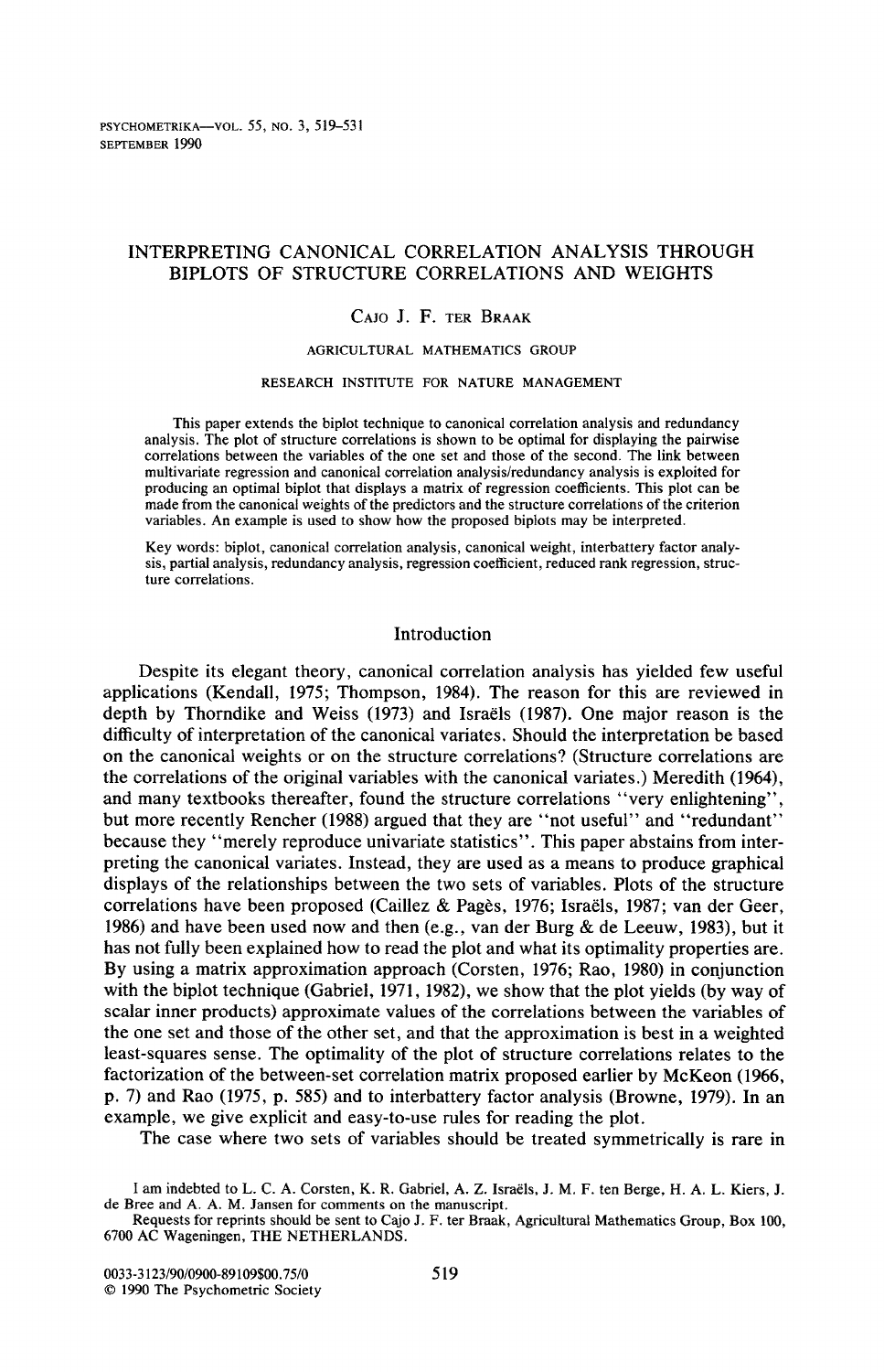# 520 **PSYCHOMETRIKA**

practice (Gifi, 1981; Israels, 1987). Often, one set contains criterion variables to be predicted by the second. Multivariate regression is then an apt tool yielding a matrix of regression coefficients and a matrix of fitted values for the criterion variables. Rather than inspecting the full numerical output of such an analysis, one may want to display the main patterns in a graph. We show that a joint plot of the weights of the predictor variables and the structure correlations of criterion variables is useful for this; this plot displays the approximate values of the (standardized) regression coefficients by way of scalar innerproducts. The plot is, again, optimal in a weighted least-squares sense and can even be enriched to display the approximate significance of the regression coefficients. The fitted values for the criterion variables can also optimally be displayed by adding the canonical variate scores for the predictor set to the plot. This plot has its basis in the asymmetric interpretation of canonical correlation analysis as investigated under the name of reduced-rank regression by Anderson (1951, 1984), Izenman (1975), Tso (1981), and Velu, Reinsel and Wichern (1986). Redundancy analysis (van den Wollenberg, 1977) is thus not the only multivariate technique allowing an asymmetric treatment of the sets! We point out the distinction between these techniques and propose an intermediate technique that differs from the intermediate proposal by DeSarbo (1981).

With the graphical potential of canonical techniques fully exploited, they are likely to find more useful applications in the future than they have in the past. After deriving the optimality properties of structure correlations and weights for factoring matrices of correlations and of regression coefficients, we illustrate the use of the proposed plots. Thereafter, the results of the paper are extended to partial canonical correlation analysis and to redundancy analysis.

### Theory

Let **X** and **Y** be real matrices of order  $n \times p$  and  $n \times q$ , containing *n* observations of p predictor variables and  $q$  criterion variables, respectively. On assuming that each column of  $X$  and  $Y$  has been standardized to zero mean and unit sum of squares, the sample correlation matrices are  $\mathbf{R}_{xx} = \mathbf{X}'\mathbf{X}$ ,  $\mathbf{R}_{yy} = \mathbf{Y}'\mathbf{Y}$ , and  $\mathbf{R}_{yx} = \mathbf{Y}'\mathbf{X}$ . Further, let  $\|\mathbf{A}\|^2$  = trace (A'A) and [A]<sub>r</sub> the matrix consisting of the first *r* columns of the matrix A. For a square, symmetric and positive definite matrix A, let  $A^{1/2}$  denote the symmetric matrix such that  $A^{1/2}A^{1/2} = A$ .

To show in which sense the structure correlations are optimal, we derive a "rank *r* weighted least-squares approximation" to  $\mathbf{R}_{v,x}$  of the form  $\mathbf{BC}'$  with **B** and **C** matrices of order  $q \times r$  and  $p \times r$ , respectively. For producing plots on the basis of the approximation, a convenient choice of *r* is 2. Whether  $r = 2$  is adequate can be judged by the approximation error or, if the lower dimensionality hypothesis is credible, by Barlett's test of dimensionality (see the example section). In the approximation we take as weight matrices the inverses of  $\mathbf{R}_{xx}$  and  $\mathbf{R}_{yy}$ ; this choice makes the loss function independent of linear transformations of  $X$  and  $Y$ . Thus, we seek the minimum over  $B$ and C of

$$
\|\mathbf{R}_{yy}^{-1/2}(\mathbf{R}_{yx}-\mathbf{B}\mathbf{C}')\mathbf{R}_{xx}^{-1/2}\|^2 = \|\mathbf{R}_{yy}^{-1/2}\mathbf{R}_{yx}\mathbf{R}_{xx}^{-1/2} - (\mathbf{R}_{yy}^{-1/2}\mathbf{B})(\mathbf{R}_{xx}^{-1/2}\mathbf{C})'\|^2.
$$
 (1)

As follows from the Eckhart-Young theorem (Eckhart & Young, 1936; Greenacre, 1984) the minimum is obtained from the singular value decomposition

$$
\mathbf{R}_{yy}^{-1/2} \mathbf{R}_{yx} \mathbf{R}_{xx}^{-1/2} = \mathbf{P} \mathbf{\Lambda} \mathbf{Q}',\tag{2}
$$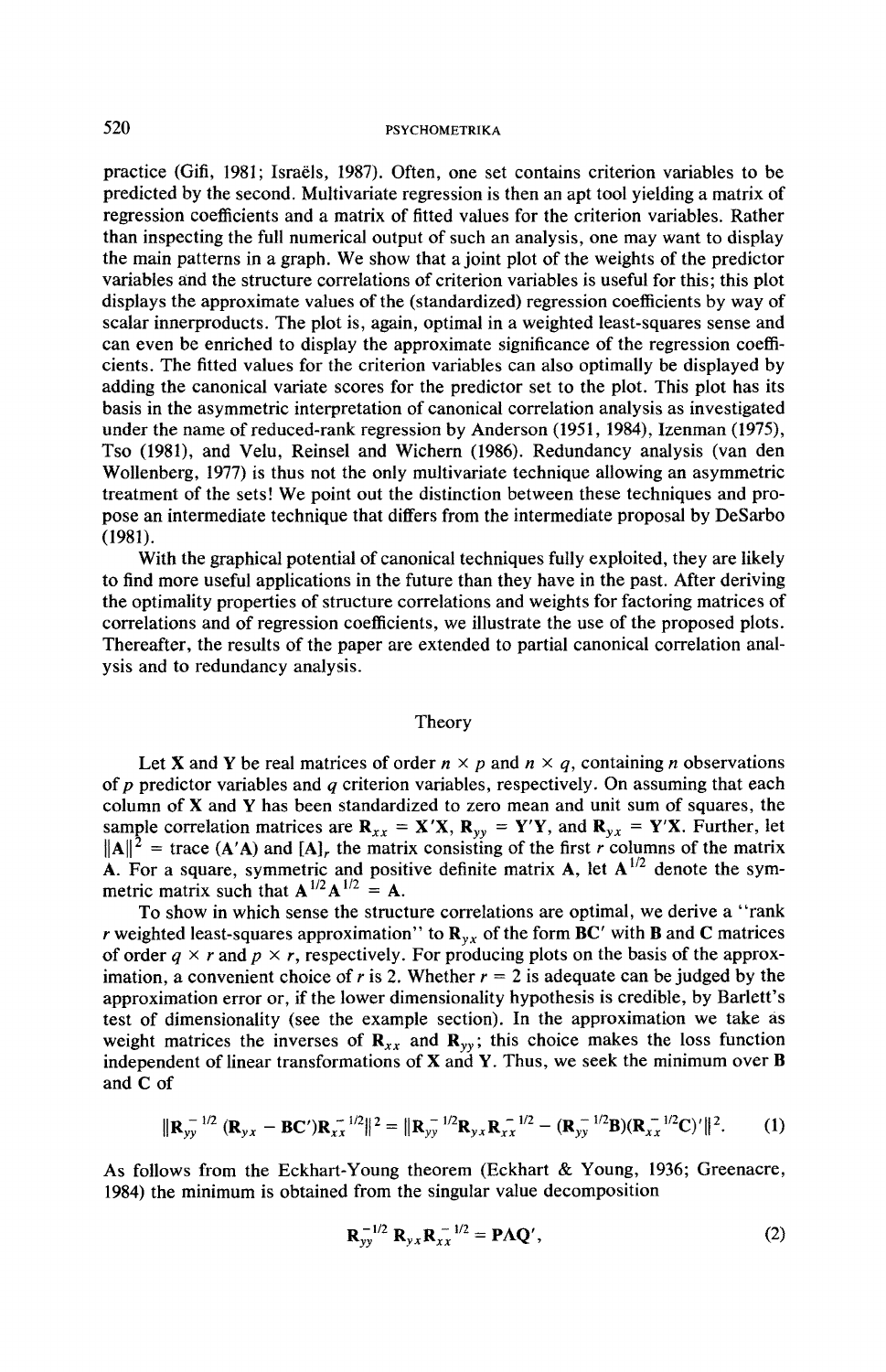where **P** and **Q** are orthonormal matrices of order  $q \times t$  and  $p \times t$  with  $t = min(p, q)$ containing the singular vectors, and  $\Lambda$  a diagonal matrix with the singular values on the diagonal, arranged in decreasing order ( $\lambda_1 \geq \lambda_2 \geq \cdots \geq \lambda_t \geq 0$ ). The minimum of (1) is  $\lambda_{r+1}^2 + \cdots + \lambda_t^2$  and is attained by setting

$$
\mathbf{R}_{yy}^{-1/2}\mathbf{B} = [\mathbf{P}\Lambda]_r \quad \text{and} \quad \mathbf{R}_{xx}^{-1/2}\mathbf{C} = [\mathbf{Q}]_r. \tag{3}
$$

or, equivalently,

$$
\mathbf{B} = [\mathbf{R}_{yy}^{1/2} \mathbf{P} \Lambda]_r \quad \text{and} \quad \mathbf{C} = [\mathbf{R}_{xx}^{1/2} \mathbf{Q}]_r. \tag{4}
$$

The singular value decomposition is one computational route for obtaining a canonical correlation analysis (Gittins, 1985, Horst, 1961); the singular values are the canonical correlations,  $\mathbf{R}_{yy}^{-1/2}$  P and  $\mathbf{R}_{xx}^{-1/2}$  Q contain the canonical weights, and B and C, therefore, contain the correlations of the original variables with the canonical variates of the predictor set (Gittins, pp. 17-18, 38-39). In the terminology of canonical correlation analysis, B and C contain structure correlations; more precisely, B contains the interset correlations of the criterion variables and C the intraset correlations of the predictor variables (Gittins). The plot of structure correlations is thus obtained by plotting each row of B and of C as a vector in an r-dimensional Cartesian coordinate system (see Figure 1 for an example). The matrix product  $BC'$  is represented in the plot by the scalar inner products between the vectors for the criterion variables (the rows of B) and the vectors for the predictor variables (the rows of  $C$ ). Such a plot is called a biplot (Gabriel, 1971; 1982); it displays the weighted least-squares approximation BC' to  $\mathbb{R}_{yz}$ . This was first noted by Haber and Gabriel (1976). The traditional rationale for the plot of structure correlations is based on the observation that the rows of B and C contain the coordinates of the original variables with respect to the canonical variates of the predictor variables (Caillez & Pages, 1976). The rationale that the plot optimally displays  $\mathbf{R}_{vx}$  according to the biplot rules, is much stronger, and more helpful for the interpretation. The example section provides easy-to-use rules for reading the biplot.

In (3) and (4),  $\Lambda$  can be moved from the equation for B to the equation for C without affecting the loss-function (1); then, B contains intraset correlations and C interset correlations. For the biplot one might therefore equally well use intraset correlations for the criterion variables and interset correlations for the predictor variables. This yields the same approximation to  $\mathbf{R}_{vx}$ . Alternatively, one can treat **B** and **C** symmetrically with respect to  $\Lambda$  and choose

$$
\mathbf{B} = [\mathbf{R}_{yy}^{1/2} \mathbf{P} \Lambda^{1/2}]_r \quad \text{and} \quad \mathbf{C} = [\mathbf{R}_{xx}^{1/2} \mathbf{Q} \Lambda^{1/2}]_r. \tag{5}
$$

This factorization of  $\mathbf{R}_{xy}$  is the most natural in the common factor model (Rao, 1973, p. 585-586) and in inter-battery factor analysis (Browne, 1979), because Y and X are placed on equal footing in these models. Under the assumption of multinormality, the various factorizations (e.g., (4) and (5)) are, however, equivalent, because they yield the same value of the likelihood (Browne).

When the relationship between the two sets of variables is asymmetric, we can obtain more insight into the relationships by performing a multivariate regression of Y on X using the model

$$
Y = XM' + E, \tag{6}
$$

where M is a  $q \times p$  matrix of regression coefficients, and E a  $n \times q$  matrix of random errors. The usual least-squares estimator for  $M$  is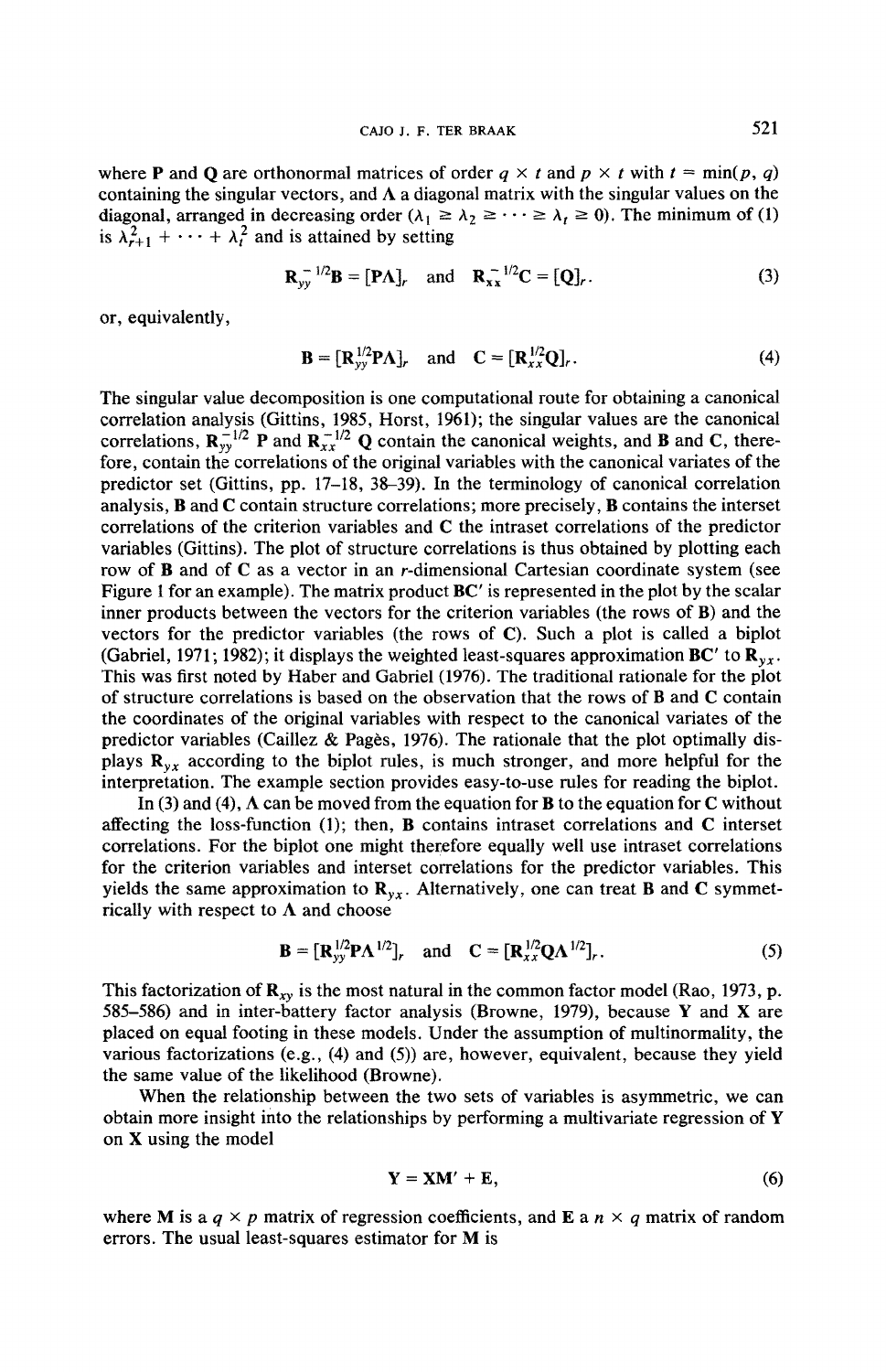$$
\hat{\mathbf{M}} = \mathbf{R}_{y \mid x} \mathbf{R}_{xx}^{-1}.
$$
 (7)

One may grasp the main features of  $\hat{M}$  more easily from a plot than from the numbers themselves. Such a plot can be obtained from an approximation to  $\hat{\mathbf{M}}$  of the form  $\mathbf{B}_0 \mathbf{C}_0'$ , with  $\mathbf{B}_0$  and  $\mathbf{C}_0$  matrices of order  $q \times r$  and  $p \times r$ , respectively. Some elements of  $\hat{\mathbf{M}}$ are more precise than other elements, as indicated by the standard error of estimate of the regression coefficients. Therefore, we use a weighted least-squares approximation. As weight matrix we choose the inverse of the covariance matrix of the estimated regression coefficients (to allow not only for the standard errors of the estimates but also for the covariances among them). The estimated covariance matrix of the *i-th* row and j-th row of  $\hat{M}$  is  $(n - p - 1)^{-1} s_{ij} R_{xx}^{-1}$  (Anderson, 1984, p. 291), with  $s_{ij}$  the  $(i, j)$ -th element of the residual sum of squares and products matrix of Y with respect to X:

$$
\mathbf{S}_e = \mathbf{R}_{yy} - \mathbf{R}_{yx} \mathbf{R}_{xx}^{-1} \mathbf{R}_{xy}.
$$
 (8)

The loss function is thus proportional to

$$
\|\mathbf{S}_e^{-1/2}(\hat{\mathbf{M}}-\mathbf{B}_0\mathbf{C}_0')\mathbf{R}_{xx}^{1/2}\|^2 = \|\mathbf{S}_e^{-1/2}\mathbf{R}_{yx}\mathbf{R}_{xx}^{-1/2} - (\mathbf{S}_e^{-1/2}\mathbf{B}_0)(\mathbf{R}_{xx}^{1/2}\mathbf{C}_0)'\|^2. \tag{9}
$$

As before, the minimum follows from a singular value decomposition, now of

$$
\mathbf{S}_e^{-1/2} \mathbf{R}_{yx} \mathbf{R}_{xx}^{-1/2} = \mathbf{G} \Delta \mathbf{H}',\tag{10}
$$

where G and H are orthonormal matrices of order  $q \times t$  and  $p \times t$  containing the singular vectors, and  $\Delta$  a diagonal matrix with the singular values in decreasing order on the diagonal  $(\delta_1 \geq \delta_2 \cdots \geq \delta_t \geq 0)$ . The minimum of (9) is therefore  $\delta_{r+1}^2 + \cdots + \delta_t^2$ , and is attained by setting

$$
\mathbf{B}_0 = [\mathbf{S}_e^{1/2} \mathbf{G} \Delta]_r \quad \text{and} \quad \mathbf{C}_0 = [\mathbf{R}_{xx}^{-1/2} \mathbf{H}]_r. \tag{11}
$$

But, the singular value decompositions of (2) and (10) are closely related (Anderson, 1984, pp. 506-507; Bock, 1975, p. 391), in particular

$$
\delta_i^2 = \frac{\lambda_i^2}{1 - \lambda_i^2} [i = 1, \dots, t], \quad \mathbf{H} = \mathbf{Q}, \quad \text{and} \quad \mathbf{S}_e^{-1/2} \mathbf{G} \Delta^{-1} = \mathbf{R}_{yy}^{-1/2} \mathbf{P} \mathbf{\Lambda}^{-1}.
$$
 (12)

From (11) and (12) we obtain the expressions

$$
\mathbf{B}_0 = [\mathbf{R}_{yy}^{1/2} \mathbf{P} \Lambda]_r \quad \text{and} \quad \mathbf{C}_0 = [\mathbf{R}_{xx}^{-1/2} \mathbf{Q}]_r, \tag{13}
$$

that is,  $B_0$  equals  $B$  in (4) and contains the interset correlations of the criterion variables, whereas  $C_0$  contains the canonical weights of the predictor variables (Gittins, 1985, p. 18). In conclusion, these interset correlations and these weights minimize the loss-function (9). By plotting each row of  $B_0$  and of  $C_0$  as a vector in an r-dimensional Cartesian coordinate system, we therefore obtain a biplot that approximates  $\hat{M}$  in a weighted least-squares sense.

The biplot approximation of  $\hat{M}$  can also be derived from reduced rank regression. Izenman (1975), Brillinger (1981), Davies and Tso (1982), and Velu, Reinsel, and Wichern (1986) considered a loss-function of the form  $\|(Y - XC_1B_1)\Gamma^{1/2}\|^2$  with  $\Gamma$  a given weight matrix. This is also the loss-function of a fixed factor score model with linear restrictions (de Leeuw, Mooijaart, & van der Leeden, 1985). If  $\Gamma = S_e^{-1}$  (i.e., weight inverse with residual variance), the minimum is attained by setting  $\mathbf{B}_1 = \mathbf{B}_0$  and  $C_1 = C_0$ . This weighted least-squares solution is also the maximum likelihood solution when the errors are normally distributed with unknown error covariance matrix (see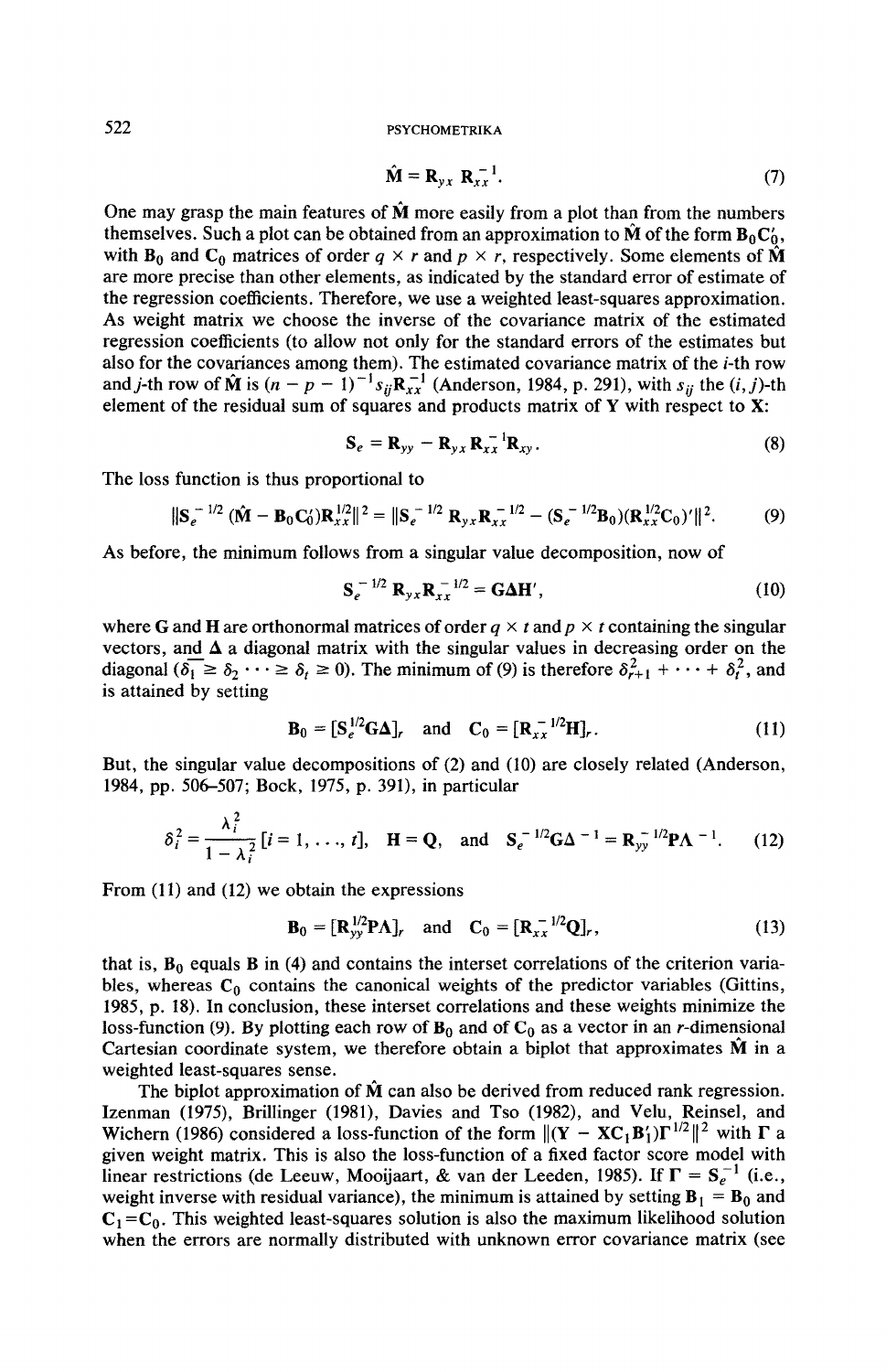Tso, 1981, for fixed X; Israëls, 1987, p. 271, for random X). The choice  $\Gamma = \mathbf{R}_{yy}^{-1}$  gives the same solution (Haber & Gabriel, 1976; Velu, Reinsel, & Wichern, 1986). The reduced-rank fit for Y is displayed in a biplot of the rows of  $XC_0$  and the rows of  $B_0$ , that is, a plot of both the canonical variate scores of the predictor set ( $V = X C_0$ ) and the interset correlations of the criterion variables. Yet another formulation is that V and **B0** minimize

$$
\|(\hat{\mathbf{Y}} - \mathbf{V}\mathbf{B}_0)\mathbf{S}_e^{-1/2}\|^2,\tag{14}
$$

over all rank r fits, where  $\hat{Y}$  is the ordinary least-squares fit of the regression of Y on X (Davies & Tso). It follows (Gabriel, 1971) that  $B_0$  is also the solution for the minimization of

$$
\|\mathbf{S}_e^{-1/2}(\hat{\mathbf{Y}}'\hat{\mathbf{Y}} - \mathbf{B}_0\mathbf{B}_0')\mathbf{S}_e^{-1/2}\|^2. \tag{15}
$$

Inner products of the rows of  $\mathbf{B}_0$  therefore approximate, in a weighted least-squares sense, the covariances among the fitted criterion variables. What they represent exactly are the covariances among the reduced-rank fits of the criterion variables, because  $(XC_0B'_0)'(XC_0B'_0) = B_0B'_0$ .<br>The biplot for  $\hat{M}$  can be enriched in a simple way to show the approximate signif-

icance of the regression coefficients as judged by the usual t-ratio (estimate/estimated standard error). The matrix of *t*-ratios  $T$ , say, and its approximation are

$$
\mathbf{T} = \mathbf{D}^{-1/2} \hat{\mathbf{M}} \mathbf{F}^{-1/2} \approx (\mathbf{D}^{-1/2} \mathbf{B}_0) (\mathbf{F}^{-1/2} \mathbf{C}_0)', \tag{16}
$$

where **D** and **F** are diagonal matrices of orders  $q$  and  $p$  containing the diagonal elements of  $(n-p-1)^{-1}$ S<sub>e</sub> and of  $\mathbb{R}^{-1}_{x}$ , respectively. Note that F contains the variance inflation factors for the predictor variables (e.g., Montgomery & Peck, 1982). A biplot for T is therefore obtained from the biplot for  $\hat{M}$  by changing the lengths of vectors in the latter. The vector for any predictor variable must be divided by the square root of its variance inflation factor (a number  $\geq$ 1) and will therefore be reduced in length. The approximate t-ratios are then obtained by taking the scalar inner products between vectors ofthe two sets. Geometrically, a scalar inner product can be obtained by projecting a vector for a predictor on a vector for a criterion variable and by multiplying the length of the projection with the length of the vector for the criterion variable on to which it is projected. Rather than changing the lengths of the vectors for the criterion variables, it is convenient to mark the position on each vector where a projection point would precisely yield the critical *t*-ratio. The coordinates of the mark for the *i*-th criterion variable are  $(t_c(n-p-1)^{-1/2} s_{ii}^{1/2} ||\mathbf{b}_i||^{-2}) \mathbf{b}_i$ , where  $t_c$  is the critical *t*-ratio and  $\mathbf{b}'_i$  the *i*-th row of  $\mathbf{B}_0$ . An example of such a plot is in Figure 2.

Greenacre (1984, p. 349) proposed yet another biplot, namely of canonical weights only. This biplot yields a weighted least-squares approximation of  $\mathbf{R}_{yy}^{-1}\mathbf{R}_{yx}\mathbf{R}_{xx}^{-1}$ , the weights involved in the approximation being  $\mathbf{R}_{yy}$  and  $\mathbf{R}_{xx}$ . Because the quantities being approximated are difficult to interpret, this type of plot cannot be recommended.

The optimality properties of the proposed biplots can be generalized beyond the Euclidean matrix norm to norms that are invariant under unitary transformations (Rao, 1979, 1980; Sabatier, Jan, & Escoufier, 1984). Velu, Reinsel, and Wichern (1986) derived the asymptotic covariances of the elements of  $B_0$  and  $C_0$ .

## Example of Proposed Biplots

Adelman, Geier, and Morris (1969) applied canonical correlation analysis to study "the simultaneous relationships among instruments and goals in the process of national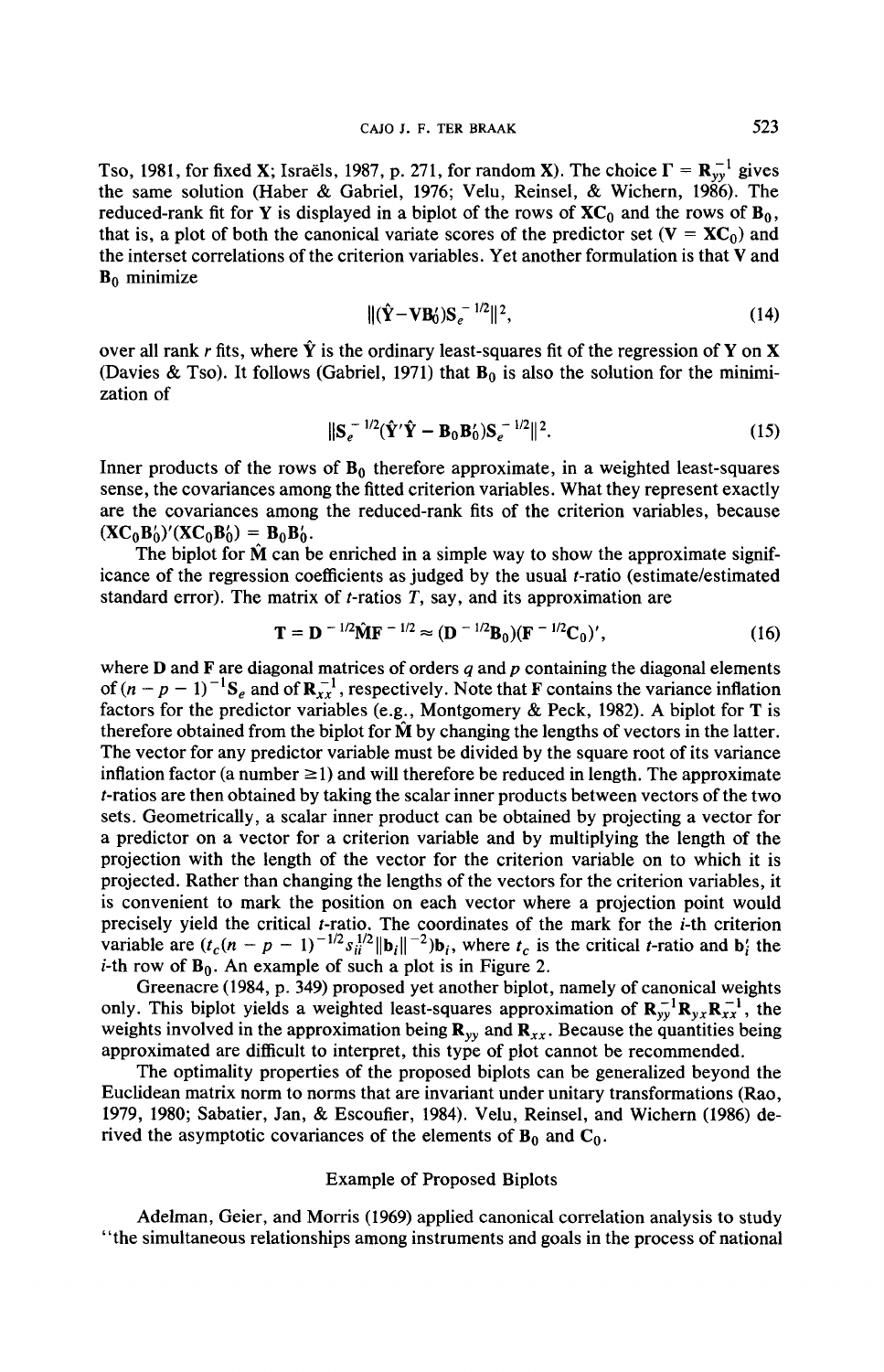# 524 PSYCHOMETRIKA

# TABLE 1

| Correlation Matrix between Goals (y) and                                                   |  |
|--------------------------------------------------------------------------------------------|--|
| Instruments (x) in National Development                                                    |  |
| (a: $\mathbf{R}_{\alpha}$ , b: $\mathbf{R}_{w}$ below and $\mathbf{R}_{x}$ above Diagonal) |  |

| a              | $x_1$ | x <sub>2</sub> | $X_3$          | $\mathbf{x}_4$ | $X_5$          | $\mathbf{x}_6$ |
|----------------|-------|----------------|----------------|----------------|----------------|----------------|
| $y_1$          | 0.45  | 0.40           | 0.35           | 0.57           | 0.63           | 0.52           |
| $y_2$          | 0.77  | 0.61           | 0.29           | 0.87           | 0.65           | 0.80           |
| $y_3$          | 0.86  | 0.54           | 0.27           | 0.80           | 0.67           | 0.82           |
| y,             | 0.69  | 0.36           | 0.19           | 0.72           | 0.46           | 0.73           |
| y <sub>5</sub> | 0.16  | 0.38           | 0.51           | 0.16           | 0.21           | 0.18           |
| У6             | 0.78  | 0.60           | 0.32           | 0.89           | 0.65           | 0.77           |
| b              | $x_1$ | $\mathbf{x}_2$ | $\mathbf{x}_3$ | $X_4$          | x <sub>s</sub> | Х,             |
| $y_1$          |       | 0.45           | 0.14           | 0.73           | 0.60           | 0.80           |
| y <sub>2</sub> | 0.66  |                | 0.51           | 0.60           | 0.52           | 0.46           |
| $y_3$          | 0.50  | 0.80           |                | 0.32           | 0.40           | 0.26           |
| y <sub>4</sub> | 0.40  | 0.64           | 0.79           |                | 0.68           | 0.78           |
| y <sub>s</sub> | 0.18  | 0.21           | 0.27           | 0.16           | ٠              | 0.56           |
| У6             | 0.55  | 0.86           | 0.82           | 0.72           | 0.16           |                |

development and modernization". Table 1 (extracted from Adelman & Morris 1967, Table A.l) shows the correlation coefficients between 6 goals and 6 instruments in their "full" sample of 74 developing noncommunist nations. The goals and instruments are those analysed by Adelman et al. for their "low sample":

| goals: $y_1$ = rate of growth of real per capita GNP: 1950/51-1963/64; |
|------------------------------------------------------------------------|
| $y_2$ = extent of dualism;                                             |
| $y_3$ = extent of social mobility;                                     |
| $y_4$ = degree of national integration and sense of national unity;    |
| $y_5$ = extent of political stability;                                 |
| $y_6$ = level of modernization of techniques in agriculture.           |
| instruments: $x_1$ = extent of literacy;                               |
| $x_2$ = degree of administrative efficiency;                           |
| $x_3$ = extent of leadership commitment to economic development;       |
| $x_4$ = level of adequacy of physical overhead capital;                |
| $x_5$ = gross investment rate;                                         |
| $x_6$ = rate of improvement in human resources.                        |
|                                                                        |

Table 2 displays the results of a canonical correlation analysis for these data. The canonical correlations are 0.96, 0.59, 0.51, 0.38, 0.29, and 0.17. As judged by Bartlett's (1938) test of dimensionality (Gittins, 1985, p. 61), the first two canonical correlations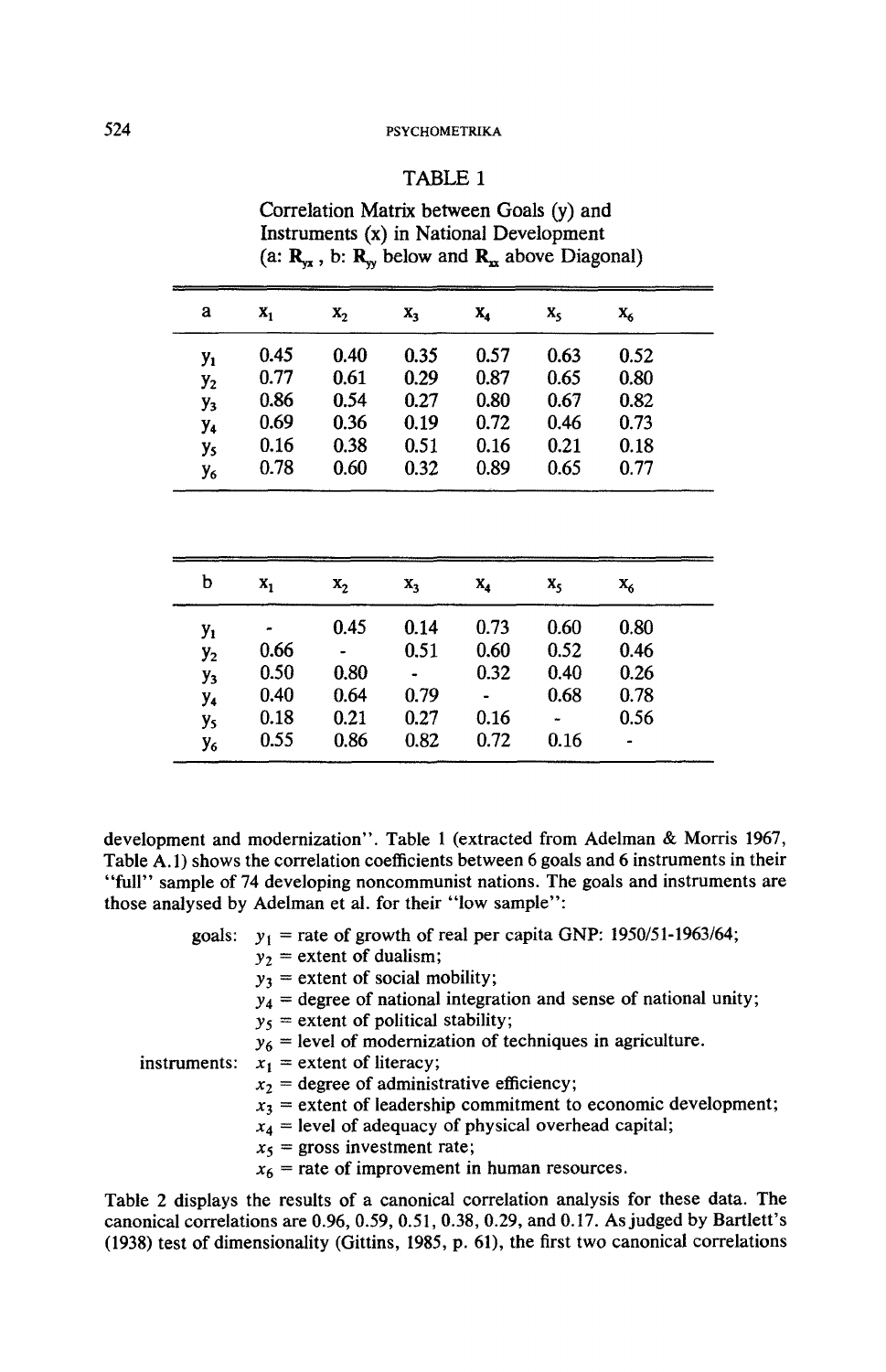# TABLE 2

|                       | the Canonical Variates of the Instruments |         |         |      |         |         |  |
|-----------------------|-------------------------------------------|---------|---------|------|---------|---------|--|
|                       | weights                                   |         |         |      |         |         |  |
|                       | 1                                         | 2       | 3       | 4    | 5       | 6       |  |
| $y_1$                 | 0.01                                      | 0.37    | $-0.26$ | 0.58 | 0.22    | $-0.09$ |  |
| $y_2$                 | 0.35                                      | $-0.48$ | 0.38    | 0.90 | $-0.00$ | 0.05    |  |
| $y_3$                 | 0.31                                      | 0.20    | $-0.96$ | 0.89 | 0.03    | $-0.14$ |  |
| y <sub>4</sub>        | 0.08                                      | $-0.39$ | 0.26    | 0.76 | $-0.13$ | 0.01    |  |
| y <sub>5</sub>        | 0.00                                      | 0.45    | 0.26    | 0.21 | 0.45    | 0.15    |  |
| <b>y</b> <sub>6</sub> | 0.30                                      | 0.26    | 0.46    | 0.91 | 0.01    | 0.09    |  |
| $x_1$                 | 0.32                                      | 0.06    | $-0.45$ | 0.89 | $-0.06$ | $-0.29$ |  |
| $\mathbf{x}_2$        | 0.08                                      | 0.29    | 0.25    | 0.63 | 0.44    | 0.31    |  |
| $\mathbf{x}_3$        | 0.02                                      | 0.72    | 0.43    | 0.32 | 0.81    | 0.37    |  |
| $\mathbf{x}_4$        | 0.49                                      | $-0.77$ | 1.16    | 0.95 | $-0.07$ | 0.20    |  |
| $\mathbf{x}_5$        | 0.04                                      | 0.56    | $-1.02$ | 0.72 | 0.42    | $-0.37$ |  |
| $\mathbf{x}_{6}$      | 0.18                                      | $-0.16$ | $-0.30$ | 0.89 | $-0.07$ | $-0.10$ |  |

Canonical Correlation Analysis of Table 1•: Canonical Weights and Correlations with

ż

\* Using 5 digits in the Correlation Matrix

are nonzero at the 1%-significance level. The third canonical correlation is just significant at the 5%-level.

Figure 1 is a plot of the correlations of the original variables of both sets with the first two canonical variates of the instruments (see Table 2; Columns 4 and 5). This plot is a biplot approximation of the correlations between goals and instruments; so the innerproduct of a goal-arrow  $(y)$  and an instrument-arrow  $(x)$  is an approximation of their sample correlation coefficient. Although this type of joint plot is not new at all (Caillez & Pages, 1976; Gifi, 1981; van der Geer, 1986; Israels, 1987; among others), it seems appropriate to remember some useful rules for interpreting the biplot (Gabriel, 1971, 1982). The inner product is by definition equal to the product of the lengths of the corresponding arrows and the cosine of the angle between them. Thus, the correlation as displayed in the biplot is positive if the angle is sharp, negative if the angle is obtuse, and zero if the arrows are perpendicular. Alternatively, the inner product is derived by projecting an x-vector onto a y-vector and multiplying the lengths of the y-vector and the projected x-vector (the result is multiplied by  $-1$  if the y-vector and the projected x-vector point in opposite directions). One can therefore obtain the approximate order of the correlations of x-vectors with a particular y-vector from the order of the projection points of these x-vectors onto this y-vector. One can of course equally well interchange x and *y* in the above rule.

Using these rules, we see from Figure 1 that in the approximation used, the goals  $y_2$ ,  $y_3$ , and  $y_6$  are highly correlated with the instruments  $x_1$ ,  $x_4$ , and  $x_6$  (correlations between 0.76 and 0.89 in Table 1), somewhat less with  $x_2$  and  $x_5$  (correlations between 0.53 and 0.65 in Table 1) and least with  $x_3$  (correlations between 0.26 and 0.32 in Table 1). Goal  $y_4$  shows about the same correlation pattern, but at a lower level of correlation. Goal  $y_5$  points in a quite different direction and therefore shows another pattern; the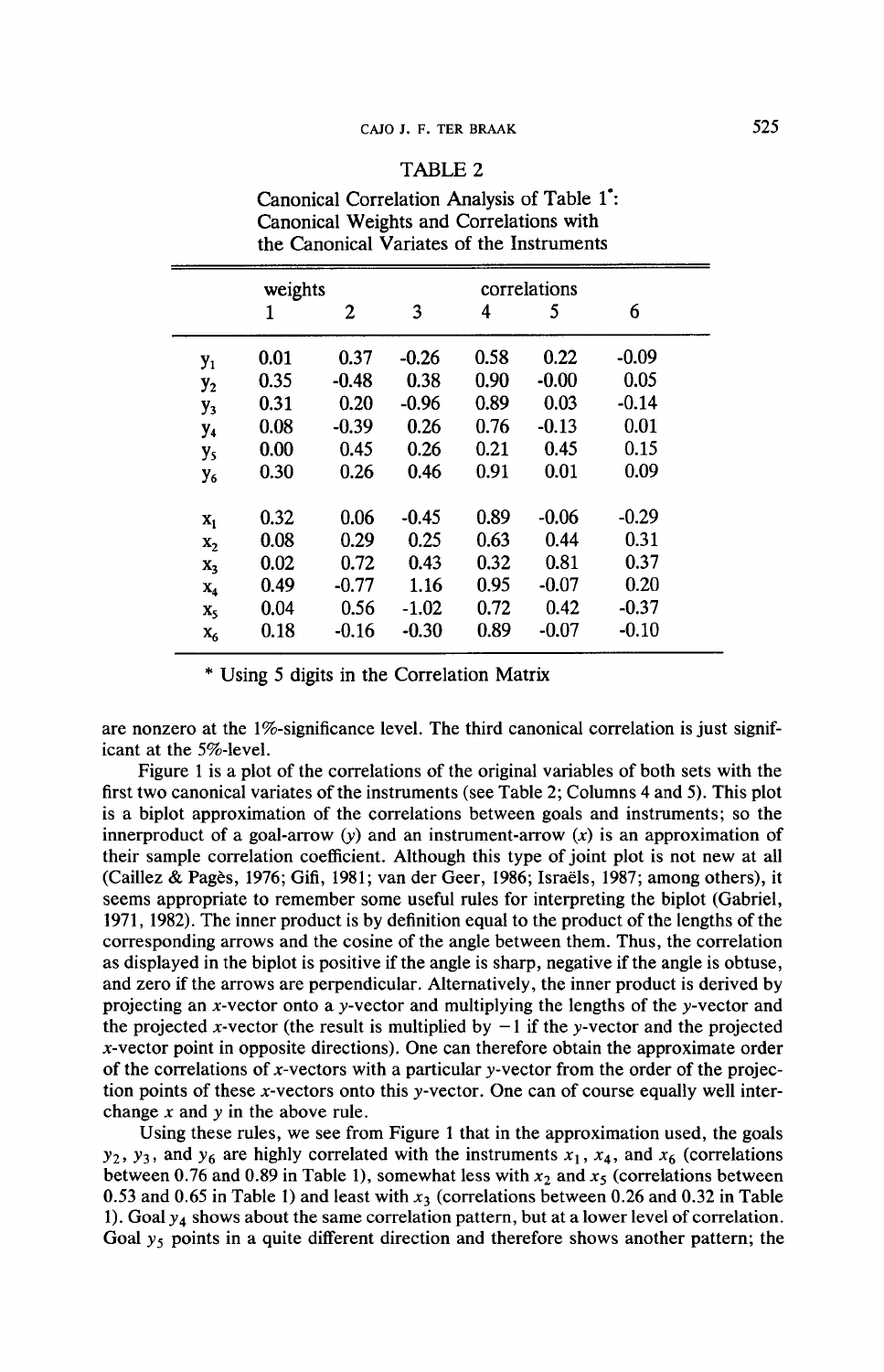

FIGURE I

Biplot of correlations between goals and instruments (Table Ia) based on canonical correlation analysis (Table 2). Plotted are the interest correlations of the goals (solid lines) and the intraset correlations of the instruments (dashed lines); for explanation, see example Section. The circle has radius I.



FIGURE 2

Biplot of the coefficients and associated t-ratios of the multivariate regression of goals on instruments (Table 3) based on canonical correlation analysis (Table 2). Plotted are the interset correlations of the goals (lines ending solid) and the canonical weight for the instruments (lines ending dashed). The length of a line for a goal is equal to its multiple correlation in the displayed Rank-2-regression model. The multiple correlation in the full rank model is indicated by the distance of the star to the origin. The positions where the lines change from solid in dashed (mark) are important for inferring t-ratios. For explanation, see example section. The circle has radius I.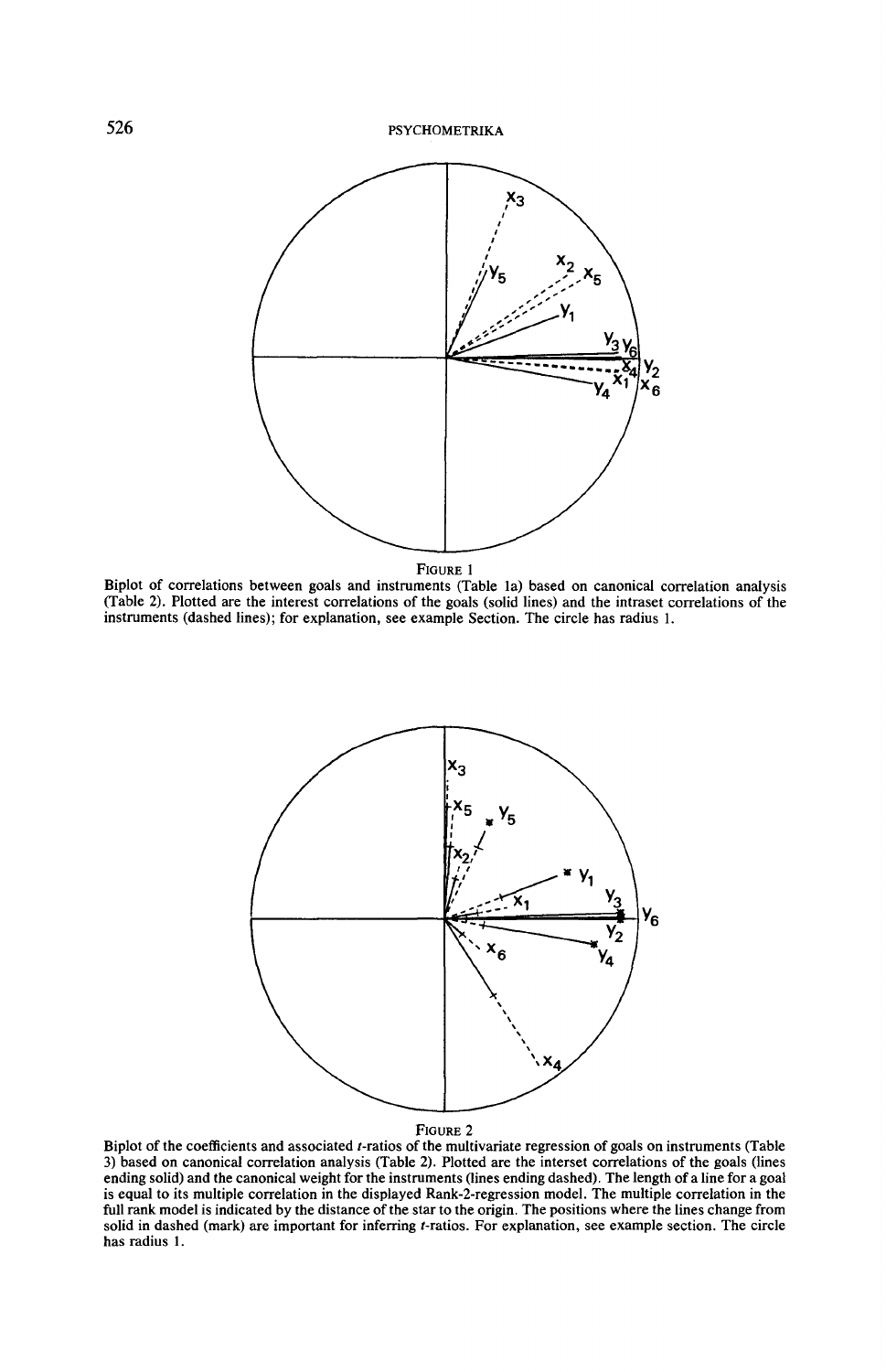highest correlation is with  $x_3$ . Because  $y_5$  is closest to the origin of the plot, the correlations with  $y_5$  tend to be small. Goal  $y_1$  is intermediate between  $y_3$  and  $y_5$ ; of all goals,  $y_1$  has the least differentiation in its correlations with the instruments. The approximation of correlations by Figure 1 is quite good; from the 36 correlations in  $\mathbb{R}_{yz}$ , only 2 correlations differ by more than 0.07 from their value displayed in the biplot.

Because Figure 1 is a plot of correlations of the original variables with the canonical variates of the instruments, the squared lengths of arrows are Rank 2 communalities: intraset communalities for the instruments and interset communalities for the goals (Gittins, 1985, p. 43).

In Figure 2 the canonical weights of the instruments are plotted together with the interset correlations of the goals. Figure 2 is thus a biplot approximation of the regression coefficients of the multiple regression of each goal on the instruments (Table 3). Each arrow is subdivided in a solid part and a dashed part. For instruments  $(x$ -vectors), the solid part indicates the reduced vectors for the approximation of *t*-ratios (see the theory Section). If a reduced x-vector is projected onto a particular y-vector and the projection point falls in the dashed part of they-vector (or its mirror-image on the other side of the origin), then the t-ratio as displayed in the biplot is less than 2 (in absolute value) and the hypothesis that the corresponding regression coefficient is equal to zero cannot be rejected at the 5%-significance level. Note that this graphical test is not exact-even if the assumptions of a *t*-test hold true-because the biplot displays the observed t-ratios with some error.

For example, by projecting the solid part of the x-vectors on  $y_5$ , we see that the projection point of  $x_3$  is the only one falling outside the dashed part of  $y_5$  and its mirror image. The observed *t*-ratio is 3.6 (Table 3). Notice that the projection point of  $x<sub>4</sub>$  falls in the mirror image; its *t*-ratio is  $-1.3$  in Table 3. Similarly we derive from Figure 2 that  $x_4$  has a significant effect ( $p < 0.05$ ) on  $y_4$ ,  $y_2$ ,  $y_6$ , and  $y_3$ . This agrees with Table 3, except that the *t*-ratio for  $y_3$  is only 1.8. The major discrepancy between Figure 2 and Table 3 is the effect of  $x_5$  on  $y_1$ , which is not well displayed in the biplot. The third canonical variate may help in detecting discrepancies; the magnitude of the weights of  $x_4$  and  $x_5$  on this variate suggests that the biplot displays their effect the worst.

The length of a y-vector in Figure 2 is its multiple correlation in the Rank-2 regression model. The usual (full rank) multiple correlation, indicated by a star in Figure 2, is only slightly higher. From Figure 2 we can thus see that the goals  $y_2$ ,  $y_3$ , and  $y_6$  can be explained best by the instruments ( $R \approx 0.9$ ), the goals  $y_1$  and  $y_4$  less  $(R \approx 0.6$ –0.7), and goal  $y_5$  least  $(R \approx 0.5)$ . The first canonical dimension accounts for 57% of the variance in the goals, the second one for 4%, and the third one for only 1%. In full space, the instruments account for 64% of the variance in the goals; so only slightly more than the 61% displayed in Figure 2.

If the original observations would have been available, one could have plotted in Figure 2 the canonical variate scores of the nations as well, to obtain a biplot of the fitted values (see (14)).

On comparing Figure I and Figure 2, one should notice that Figure 1 displays marginal "effects" (pairwise correlations) and Figure 2 conditional effects (regression coefficients). The comparison of these effects is easy because the y-vectors take the same position in both Figures, whereas the  $x$ -vectors differ. From the comparison we see that the instruments  $x_1$  and  $x_6$  have about the same marginal effect as  $x_4$  but a much lower conditional effect. The change in position of  $x_2$  and  $x_5$  is most striking. These instruments have a high correlation ( $r > 0.5$ ) with  $y_2$ ,  $y_3$ , and  $y_6$ , but a nonsignificant conditional effect.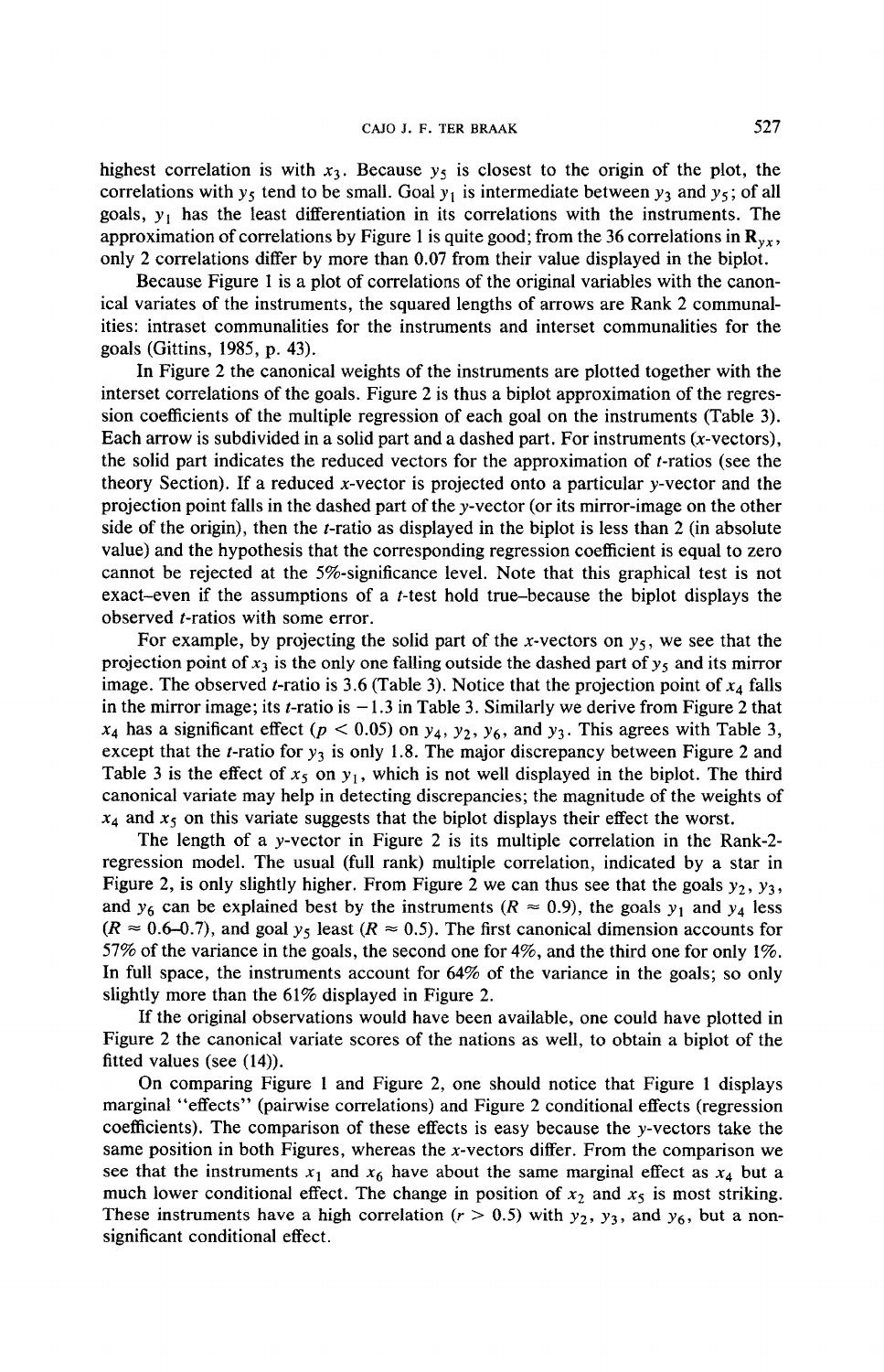|                | $x_1$                | $\mathbf{x}_2$      | X <sub>3</sub>    | $X_4$     | $X_{5}$            | $X_6$             | $R^{\bullet\bullet}$ |
|----------------|----------------------|---------------------|-------------------|-----------|--------------------|-------------------|----------------------|
| $y_1$          | $-0.13$ <sup>*</sup> | $-0.03$             | 0.09              | 0.17      | 0.44               | 0.23              | 0.68                 |
|                |                      | $(-0.77)$ $(-0.23)$ | (0.78)            | (0.99)    | (3.30)             | (1.33)            |                      |
| $y_2$          | 0.17                 | 0.13                | $-0.02$           | 0.50      | 0.03               | 0.20              | 0.91                 |
|                | (1.75)               | (1.79)              | $(-0.30)$         | (5.05)    | (0.39)             | (2.01)            |                      |
| $y_3$          | 0.46                 | 0.05                | 0.01              | 0.18      | 0.12               | 0.21              | 0.91                 |
|                | (4.85)               | (0.74)              | (0.21)            | (1.82)    |                    | $(1.63)$ $(2.06)$ |                      |
| y <sub>4</sub> | 0.24                 | $-0.11$             | 0.04              | 0.44      | $-0.11$            | 0.30              | 0.78                 |
|                | (1.70)               | $(-1.07)$           | $(0.43)$ $(3.01)$ |           | $(-1.00)$ $(1.99)$ |                   |                      |
| y <sub>5</sub> | 0.17                 | 0.22                | 0.46              | $-0.25$   | $-0.04$            | 0.04              | 0.55                 |
|                | (0.89)               | (1.53)              | (3.61)            | $(-1.27)$ | $(-0.25)$ $(0.22)$ |                   |                      |
| $y_{6}$        | 0.27                 | 0.07                | 0.05              | 0.61      | $-0.01$            | 0.04              | 0.91                 |
|                | (2.91)               | (1.03)              | (0.84)            | (6.35)    | $(-0.15)$ $(0.38)$ |                   |                      |
| $VIF$          | 3.44                 | 1.96                | 1.55              | 3.77      | 2.18               | 3.82              |                      |

TABLE 3

Multivariate Regression of Goals (y) on Instruments (x)

Standardized regression coefficient and, between brackets, the associated t-ratio

\*\* Multiple correlation coefficient for the goals

Variance inflation factor for the instruments

# Partial Canonical Correlation Analysis

In partial canonical correlation analysis, one wants to study the relationships between criterion and predictor variables while taking account for their correlations with variables of a third set, say Z (Rohr, 1987; Roy & Whittlesey, 1952; Timm & Carlson, 1976). The technique reduces to the usual canonical correlation analysis applied to partial correlations and nothing new arises: the biplot based on (4) approximates partial correlations and the biplot based on (13) approximates "partial" regression coefficients. These partial regression coefficients are essentially the regression coefficients corresponding to the predictor variables in the full model (compare (6)):

$$
Y=XM'+ZN'+E.
$$
 (17)

A complication is that the analysis on partial correlations linearly rescales the criterion and predictor variables in such a way that their length is 1 after the adjustment for Z. We will assume this scaling in (17). The rescaling affects the definition of the regression coefficients in an obvious way but does not affect the t-ratios in (16) because the latter are scale-invariant. (Alternatively, the analysis specified by (2), (7) through (13) can be applied to partial covariances rather than correlations). Loss function (9) is appropriate indeed for the partial analysis because with the redefinitions, the covariance matrix of the *i*-th and *j*-th row of  $\hat{M}$  in (17) is as specified above (9). The analysis of Model (17)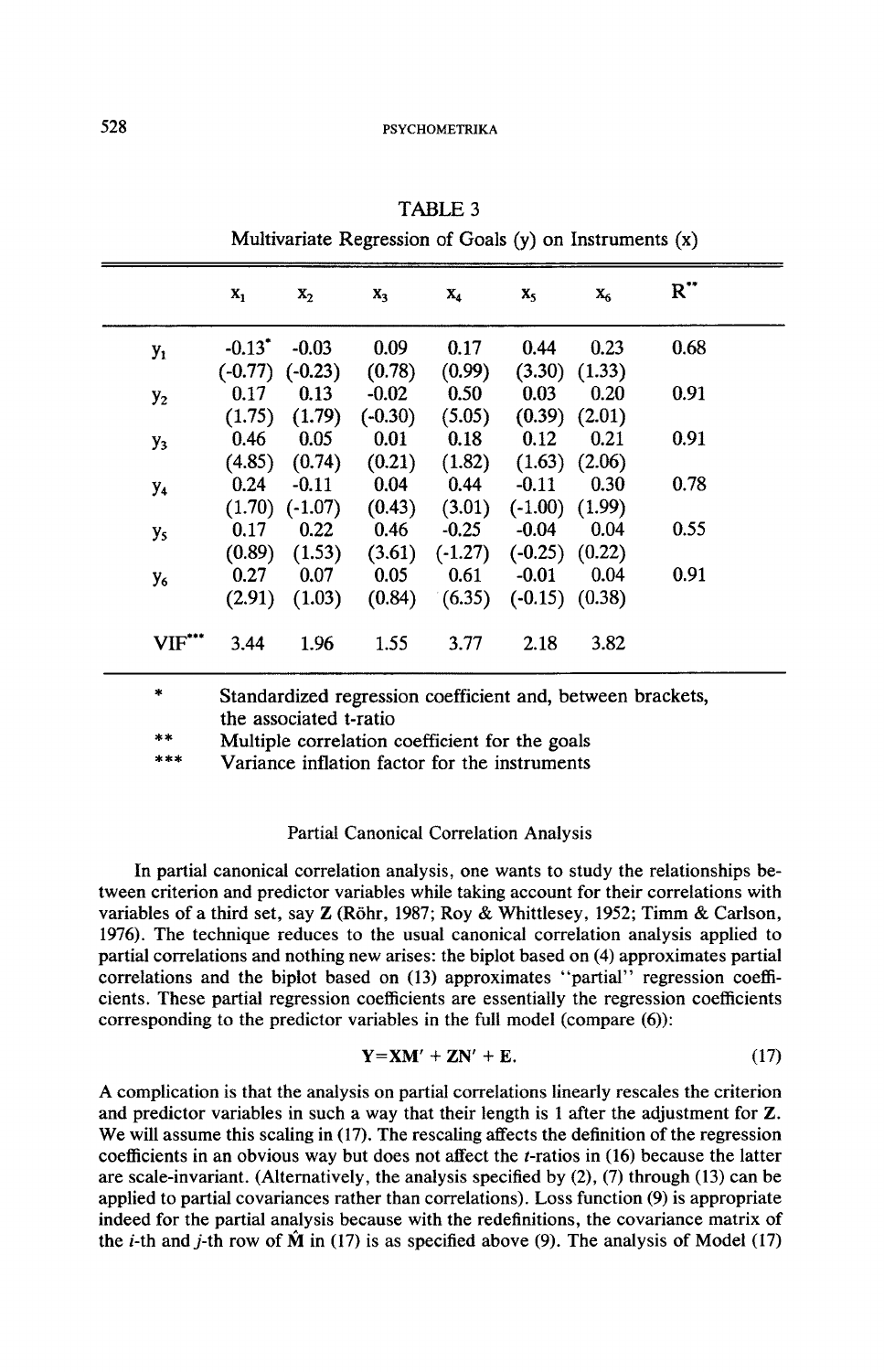with partial canonical correlation analysis is a form of reduced-rank regression with concomitant variables (Davies & Tso, 1982).

#### Redundancy Analysis

The results of this paper carry over to redundancy analysis (van den Wollenberg, 1977) and the equivalent reduced-rank regression (Davies & Tso, 1982; Israels, 1984, 1987) by redefining  $\mathbf{R}_{yy}$  in (1) and  $\mathbf{S}_{e}$  in (9) to be a  $q \times q$  identity matrix. This change reflects the fact that in redundancy analysis, no adjustment is made for correlations among criterion variables nor for differences in error variance. In redundancy analysis, the elements of B  $((4))$  and of B<sub>0</sub>  $((10))$  are not only correlations but also canonical coefficients. Partial redundancy analysis is discussed briefly by Davies and Tso (1982) under the name of reduced rank regression with concomitant variables.

#### Discussion

This paper uses canonical weights and structure correlations to construct lowdimensional views of the relationships between two sets of variables. These views, in the form of biplots, display familiar statistics: correlations between pairs of variables and regression coefficients. The canonical variates are simply a means to construct these views, and are not needed for interpretation. This makes the interpretation of canonical correlation output easier. In contrast to Rencher (1988), we find canonical correlation analysis useful *because* it reproduces univariate statistics! The gain lies in the dimension reduction that makes the biplot possible.

The question of whether to use structure correlations or weights for interpretation is now back at the choice between pairwise correlations between variables and regression coefficients to study relationships. Multivariate regression, whence regression coefficients, is useful when one set of variables is to be predicted from the other set; that is, when the role of the two sets of variables is asymmetric. A regression coefficient estimates the change in the criterion variable for one unit of change in the corresponding predictor variable when the other predictor variables are held constant. It measures a conditional effect. By contrast, a sample correlation coefficient measures marginal association. It depends in general on how other variables covary in the sample and may therefore be spurious. Of course, one must also be careful in interpreting regression coefficients, when (a) the predictor variables are intrinsically related, so that predictor variables cannot be held constant when the predictor under consideration is varied; (b) the sample is such that the predictor variables are almost multicollinear (the "bouncing beta" problem). In the first case one should consider (latent) path models (LISREL; Joreskog & Sorbom, 1983; Saris & Stronkhorst, 1984). The second case is indicated by the variance inflation factors (Table 3) which are displayed in the biplot by the squared relative lengths of the full vector and its solid part for each predictor (Figure 2).

Following Tso (1981) and Davies and Tso (1982), we showed that both canonical correlation analysis and redundancy analysis can analyze asymmetric relationships. Redundancy analysis is based on an unweighted least-squares criterion, whereas canonical correlation analysis uses a weighted criterion. The choice between them should therefore be based on whether one wants to weight criterion variables equally or with statistically chosen optimal weights. An interesting intermediate case is to set *Ryy* equal to a diagonal matrix with the same diagonal as  $S_e$  ((8)). This weights criterion variables in dependence of how well they can be predicted without the reduced-rank restriction. Similar considerations apply to the choice between a weighted (Browne, 1979) and an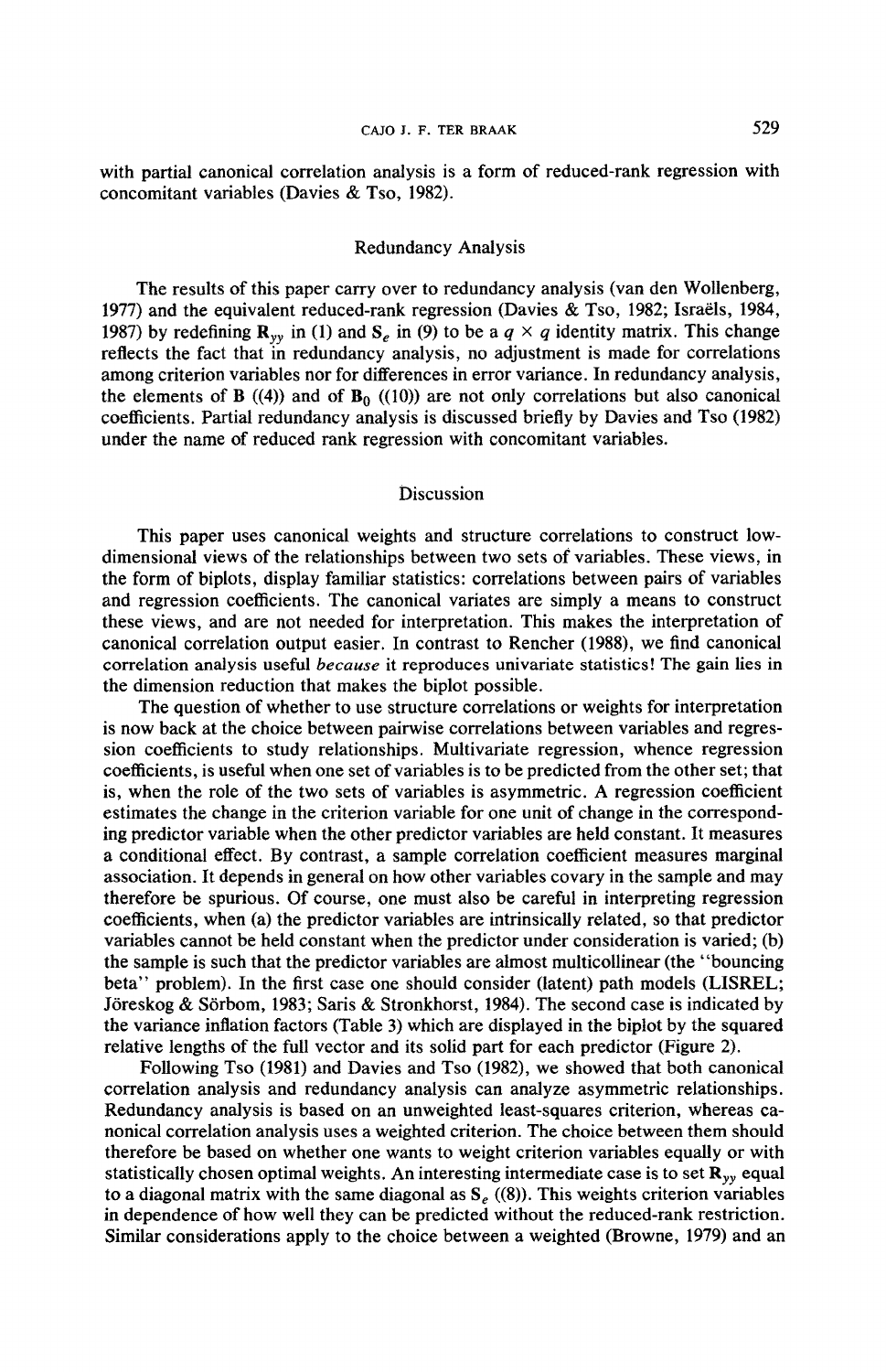# 530 **PSYCHOMETRIKA**

unweighted (Tucker, 1958) approximation of  $\mathbf{R}_{vx}$ . Related discussion is provided by Wold (1982) in his choice between the modes A, B, and C in PLS.

Timm and Carlson (1976) proposed part canonical correlation as an alternative for partial canonical correlation analysis, for the case where the third set of variables (Z) influences only one of the other two sets, say Y, and not the other, say X. This is the case in the asymmetric model (17). Yet, under normality of errors, the maximum likelihood solution of (17) with a rank-restriction on M is obtained by partial (not part) canonical correlation analysis. The proof runs along the same lines as in Tso (1981).

The proposed biplots can also be used in non-linear canonical correlation analysis (van der Burg & de Leeuw, 1983) by basing the plots on the optimally scaled variables. Gower and Harding (1988) propose a modification of the classical biplot that has some data analytic appeal. Instead of a vector, they suggest drawing for each variable, a line segment through the origin, the end points of which indicate the minimum and maximum value of the variable in the data. The segments warn the user against inferring values from the plot that are outside the observed range. This modification can be useful as well in the biplots we propose, although a plot like our Figure 2 would quickly become too crowded. As this paper shows, the strength of canonical correlation analysis and related multivariate techniques lies in their ability to tum tables into biplots.

#### References

- Adelman, 1., & Morris, C. T. (1967). *Society, politics* & *economic development.* Baltimore: John Hopkins Press.
- Adelman, 1., Geier, M., & Morris, C. T. (1969). Instruments and goals in economic development. *American Economic Review-Papers and Proceedings, 59,* 409-426.
- Anderson, T. W. (1951). Estimating linear restrictions on regression coefficients for multivariate normal distributions. *Annals of Mathematical Statistics, 22,* 327-351.
- Anderson, T. W. (1984). *An introduction to multivariate statistical analysis* (2nd. ed.). New York: Wiley.
- Bartlett, M. S. (1938). Further aspects of the theory of multiple regression. *Proceedings of the Cambridge Philosophical Society, 34,* 33-40.
- Bock, R. D. (1975). *Multivariate statistical methods in behavioral research.* New York: McGraw-Hill.
- Brillinger, D. R. (1981). *Time series: Data analysis and theory.* San Francisco: Holden-Day.
- Browne, M. W. (1979). The maximum-likelihood solution in inter-battery factor analysis. *British Journal of Mathematical and Statistical Psychology, 32, 75-86.*
- Cailliez, F., & Pages, J.P. (1976). *Introduction* ii */'analyse des donnees* [Introduction to data analysis]. Paris: SMASH.
- Corsten, L. C. A. (1976). Matrix approximation, a key to application of multivariate methods. *Proceedings of the 9th International Biometric Conference* (pp. 61-77). Raleigh: The Biometric Society.
- Davies, P. T., & Tso, M.K-S. (1982). Procedures for reduced-rank regression. *Applied Statistics, 31,* 244- 255.
- de Leeuw, J., Mooijaart, A., & van der Leeden, R. (1985). *Fixed factor score models with linear restrictions*  (Technical Report RR-85-06). Leiden: Department of Datatheory.
- DeSarbo, W. S. (1981). Canonical/redundancy factoring analysis. *Psychometrika, 46,* 307-329.
- Eckhart, C., & Young, G. (1936). The approximation of one matrix by another oflower rank. *Psychometrika,*  1, 211-218.
- Gabriel, K. R. (1971). The biplot graphic display of matrices with application to principal component analysis. *Biometrika, 58,* 453-467.
- Gabriel, K. R. (1982). Biplot. InS. Kotz & N. L. Johnson (Eds.), *Encyclopedia of statistical sciences* (Vol. 1, pp. 263-271). New York: Wiley.
- Gifi, A. (1981). *Nonlinear multivariate analysis.* Leiden: Department of Datatheory.
- Gittins, R. (1985). *Canonical analysis. A review with applications in ecology*. Berlin: Springer-Verlag.

Gower, J. C., & Harding, S. (1988). Nonlinear biplots. *Biometrika,* 75, *445-455* 

- Greenacre, M. J. (1984). *Theory and applications of correspondence analysis.* New York: Wiley.
- Haber, M., & Gabriel, K. R. (1976). *Weighted least squares approximation of matrices and its application to canonical correlations and biplot display* (Technical Report).Rochester: University of Rochester, Department of Statistics.
- Horst, P. (1961). Relations among *m* sets of measures. *Psychometrika, 26,* 129-150.